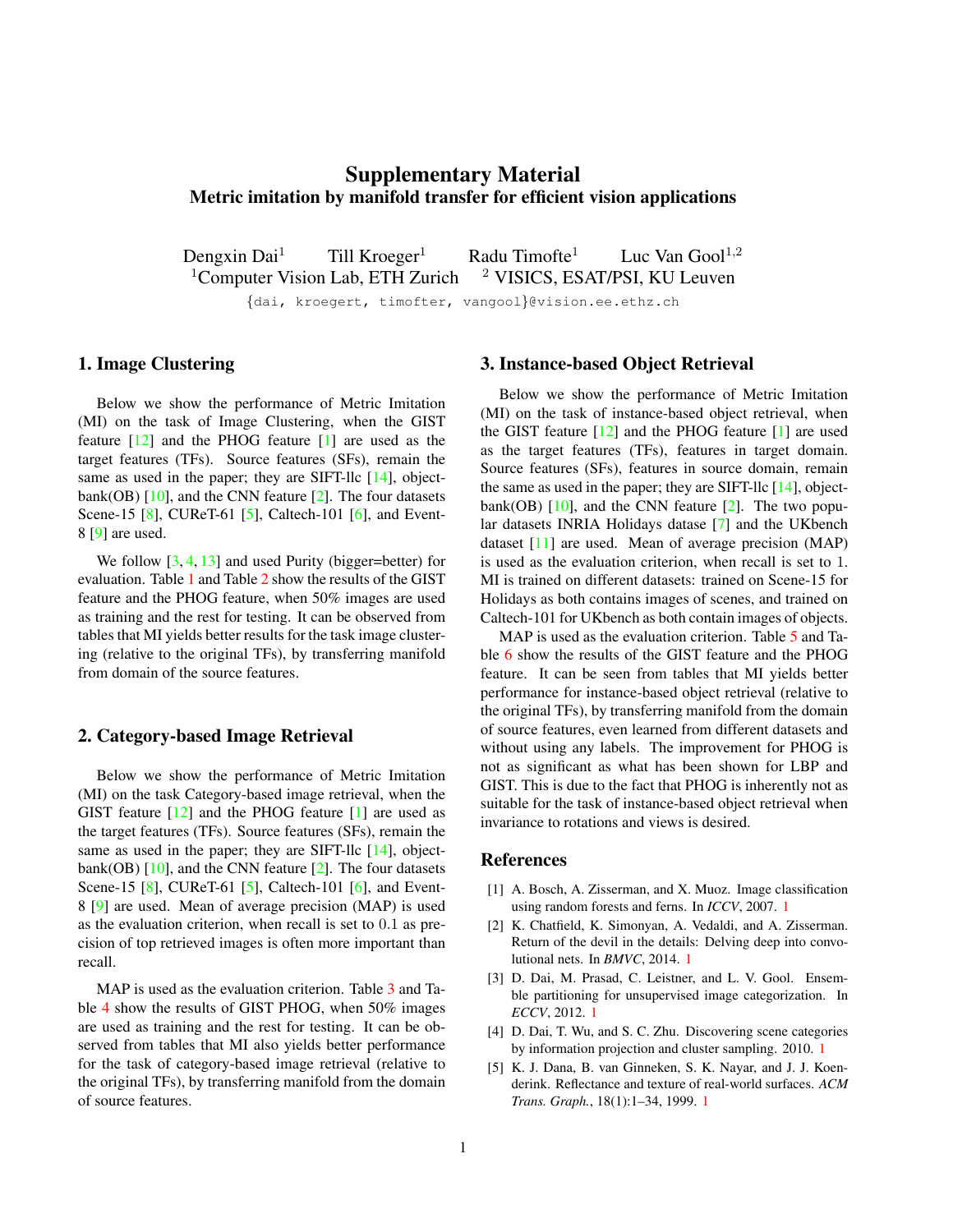|             | TFs         | MI           |        | SFs      | MI     |        | <b>SFs</b> | MI    |        | <b>SFs</b> |
|-------------|-------------|--------------|--------|----------|--------|--------|------------|-------|--------|------------|
|             | <b>GIST</b> | <b>MILLE</b> | MI_Lap | SIFT-llc | MI_LLE | MI_Lap | <b>CNN</b> | MILLE | MI_Lap | OВ         |
| Scene-15    | 0.39        | 0.40         | 0.42   | 0.50     | 0.45   | 0.45   | 0.71       | 0.42  | 0.41   | 0.58       |
| CUReT-61    | 0.32        | 0.38         | 0.37   | 0.41     | 0.31   | 0.34   | 0.63       | 0.33  | 0.32   | 0.40       |
| Caltech-101 | 0.31        | 0.33         | 0.33   | 0.51     | 0.34   | 0.33   | 0.68       | 0.32  | 0.33   | 0.49       |
| Event-8     | 0.34        | 0.46         | 0.45   | 0.55     | 0.44   | 0.45   | 0.78       | 0.45  | 0.45   | 0.44       |

<span id="page-1-5"></span>Table 1. Purity of clustering by Metric Imitation (MI) when GIST is used as the TFs, where 50% of the images are used for training and the rest for testing, with recall set to 0.1.

|             | TFs         | МІ           |        | SFs      | МI     |        | SFs<br>МI  |        |        | <b>SFs</b> |
|-------------|-------------|--------------|--------|----------|--------|--------|------------|--------|--------|------------|
|             | <b>GIST</b> | <b>MILLE</b> | MI Lap | SIFT-llc | MI_LLE | MI_Lap | <b>CNN</b> | MI_LLE | MI_Lap | OВ         |
| Scene-15    | 0.28        | 0.33         | 0.33   | 0.47     | 0.31   | 0.33   | 0.72       | 0.31   | 0.33   | 0.59       |
| CUReT-61    | 0.21        | 0.38         | 0.38   | 0.40     | 0.26   | 0.37   | 0.61       | 0.29   | 0.33   | 0.41       |
| Caltech-101 | 0.32        | 0.33         | 0.33   | 0.50     | 0.33   | 0.33   | 0.66       | 0.32   | 0.34   | 0.49       |
| Event-8     | 0.38        | 0.45         | 0.39   | 0.57     | 0.39   | 0.41   | 0.82       | 0.39   | 0.42   | 0.45       |

<span id="page-1-6"></span>Table 2. Purity of clustering by Metric Imitation (MI) when PHOG is used as the TFs, where 50% of the images are used for training and the rest for testing, with recall set to 0.1.

|             | <b>TFs</b>  | MI            |        | <b>SFs</b> | MI     |        | SF <sub>s</sub> | МI     |        | <b>SFs</b> |
|-------------|-------------|---------------|--------|------------|--------|--------|-----------------|--------|--------|------------|
|             | <b>GIST</b> | <b>MI_LLE</b> | MI_Lap | SIFT-llc   | MI_LLE | MI_Lap | <b>CNN</b>      | MI_LLE | MI_Lap | OB         |
| Scene-15    | 0.45        | 0.47          | 0.47   | 0.59       | 0.48   | 0.48   | 0.72            | 0.47   | 0.47   | 0.64       |
| CUReT-61    | 0.72        | 0.86          | 0.86   | 0.90       | 0.78   | 0.81   | 0.95            | 0.79   | 0.78   | 0.90       |
| Caltech-101 | 0.27        | 0.34          | 0.35   | 0.57       | 0.33   | 0.35   | 0.79            | 0.33   | 0.34   | 0.59       |
| Event-8     | 0.44        | 0.53          | 0.52   | 0.71       | 0.51   | 0.53   | 0.87            | 0.52   | 0.53   | 0.60       |

<span id="page-1-7"></span>Table 3. MAP of category-based image retrieval by Metric Imitation (MI) when GIST is used as the TFs, where 50% of the images are used for training and the rest for testing, with recall set to 0.1.

|             | TFs         | MI            |        | SFs      | MI            |        | <b>SFs</b> | МI            |        | <b>SFs</b> |
|-------------|-------------|---------------|--------|----------|---------------|--------|------------|---------------|--------|------------|
|             | <b>PHOG</b> | <b>MILLLE</b> | MI_Lap | SIFT-llc | <b>MI_LLE</b> | MI_Lap | <b>CNN</b> | <b>MI_LLE</b> | MI_Lap | OB         |
| Scene-15    | 0.32        | 0.34          | 0.35   | 0.60     | 0.35          | 0.36   | 0.72       | 0.35          | 0.36   | 0.65       |
| CUReT-61    | 0.66        | 0.76          | 0.71   | 0.90     | 0.71          | 0.72   | 0.95       | 0.67          | 0.67   | 0.90       |
| Caltech-101 | 0.32        | 0.35          | 0.34   | 0.58     | 0.34          | 0.35   | 0.79       | 0.35          | 0.35   | 0.60       |
| Event-8     | 0.45        | 0.45          | 0.46   | 0.71     | 0.44          | 0.45   | 0.88       | 0.43          | 0.43   | 0.61       |

<span id="page-1-8"></span>Table 4. MAP of category-based image retrieval by Metric Imitation (MI) when PHOG is used as the TFs, where 50% of the images are used for training and the rest for testing, with recall set to 0.1.

| TF <sub>s</sub> | $\mathbf{M}$                                                  | SFs | $\mathbf{M}$ | $SFs$ | $\mathbf{M}\mathbf{I}$ | <b>SFs</b> |
|-----------------|---------------------------------------------------------------|-----|--------------|-------|------------------------|------------|
|                 | LBP   MILLE MILAp SIFT-Ilc   MILLE MILAp CNN   MILLE MILAp OB |     |              |       |                        |            |
|                 | Holiday 0.30 0.37 0.36 0.67 0.36 0.38 0.74 0.36 0.35 0.51     |     |              |       |                        |            |
|                 |                                                               |     |              |       |                        |            |

Table 5. MAP of instance-based object retrieval by Metric Imitation (MI) on the Holidays and UKbench datasets when GIST is used as the TFs, when the recall is set to 1.

<span id="page-1-11"></span>

| <b>TFs</b> | $\mathbf{M}\mathbf{I}$                                                            |  | SFs    | МI |               | $SFs$ | MI                                                      |                    | <b>SFs</b> |
|------------|-----------------------------------------------------------------------------------|--|--------|----|---------------|-------|---------------------------------------------------------|--------------------|------------|
| LBP        |                                                                                   |  |        |    |               |       | MILLE MILAp SIFT-IIc   MILLE MILAp CNN   MILLE MILAp OB |                    |            |
|            | Holiday $\begin{array}{ c c c c c } \hline 0.34 & 0.37 & 0.37 \hline \end{array}$ |  |        |    |               |       | $0.68$   $0.38$ $0.38$ $0.73$   $0.34$ $0.34$ $0.48$    |                    |            |
|            | Ukbench $\vert 0.18 \vert 0.22 \vert 0.20 \vert$                                  |  | $0.61$ |    | $0.23$ $0.21$ |       | $0.83$ 0.22                                             | $0.22 \qquad 0.58$ |            |

<span id="page-1-12"></span>Table 6. MAP of instance-based object retrieval by Metric Imitation (MI) on the Holidays and UKbench datasets when PHOG is used as the TFs, when the recall is set to 1.

- <span id="page-1-3"></span>[6] L. Fei-Fei, R. Fergus, and P. Perona. Learning generative visual models from few training examples: an incremental Bayesian approach tested on 101 object categories. In *Workshop on Generative-Model Based Vision*, 2004. [1](#page-0-5)
- <span id="page-1-9"></span>[7] H. Jegou, M. Douze, and C. Schmid. Hamming embedding and weak geometric consistency for large scale image search. In *ECCV*, 2008. [1](#page-0-5)
- <span id="page-1-2"></span>[8] S. Lazebnik, C. Schmid, and J. Ponce. Beyond bags of features: Spatial pyramid matching for recognizing natural

scene categories. In *CVPR*, 2006. [1](#page-0-5)

- <span id="page-1-4"></span>[9] L.-J. Li and L. Fei-Fei. What, where and who? classifying event by scene and object recognition. 2007. [1](#page-0-5)
- <span id="page-1-1"></span>[10] L.-J. Li, H. Su, E. P. Xing, and F.-F. Li. Object bank: A highlevel image representation for scene classification & semantic feature sparsification. In *NIPS*, 2010. [1](#page-0-5)
- <span id="page-1-10"></span>[11] D. Nistér and H. Stewénius. Scalable recognition with a vocabulary tree. In *CVPR*, 2006. [1](#page-0-5)
- <span id="page-1-0"></span>[12] A. Oliva and A. Torralba. Modeling the shape of the scene: